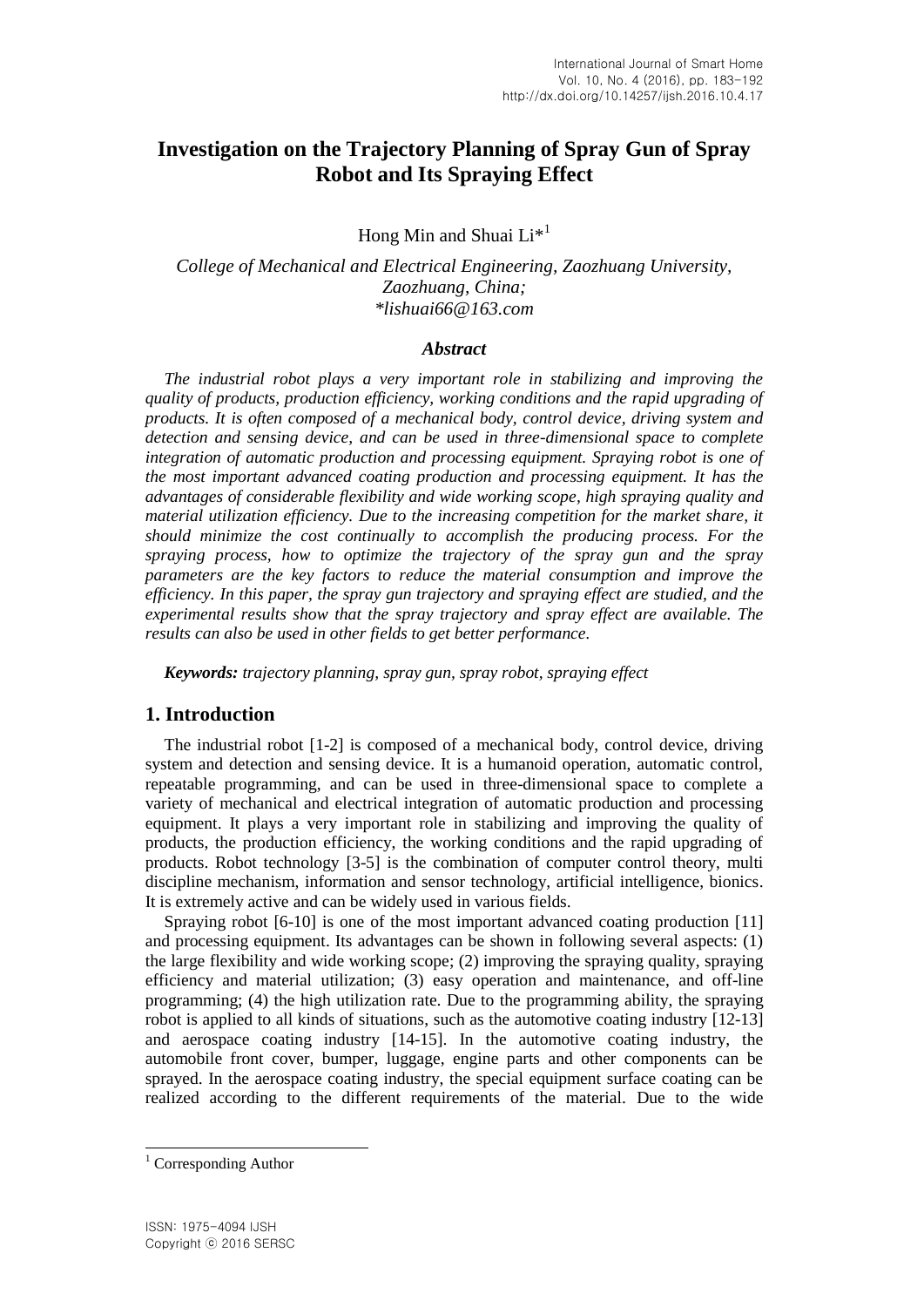application range and work in the case of dangerous and environment, spraying robot has been widely used.

In the process of spraying operation, the mechanical arm of the spraying robot is around the surface of the workpiece to complete the spiral motion. With selection of the appropriate trajectory [16-20] and parameters in the spray process, production efficiency can be significantly improved. The spraying effect of spraying robot is related to the surface shape of the workpiece, the parameters of the spray gun, and way of the trajectory planning and other parameters. For products, such as the surface of the rocket, automobile, furniture and other products, the spraying effect on its surface will directly affect the quality of the product. Product surface finish depends on the surface of the coating uniformity to a certain extent. If the surface coating uniformity is not high, bumps of the solvent will appear, which can cause production with the unsmooth surface or product damage due to the surface heat stress concentration caused by the ununiformed heat effect. Meanwhile, coating with bigger thickness is prone to rupture in the use of the process, which can result in the waste of spraying material. With the rapid development of CAD/CAM technology [21-23] and the improvement of product quality requirements, optimization of the spray gun trajectory is with increasing interest. In order to meet the new requirements of spraying operation and the production target with high efficiency and the low cost, research on the new model and the optimization method of the spray gun is a hot spot.

Aiming at the path design and optimization problem [24] of spray gun of spray robot for the plane, the minimum variance between the coating thickness of the arbitrary points on the surface and the ideal coating thickness on the whole surface is proposed as the objective function. Meanwhile, the influence of the spray gun trajectory, velocity curve, gun mode and spray opening angle on the spraying effect should be discussed. Based on this work, the effectiveness of the numerical method to solve the optimization trajectory is studied after adding the constraint conditions. For the thermal spraying robot [25-26] for rotating object, the coating accumulation model and optimization of the trajectory of the robot have been studied, and a simple mathematical model is used to simulate the accumulation of coating in different spraying distance and direction, and an iterative method is put forward to optimize the trajectory of the spraying robot.

For the trajectory planning of spray painting robot on the curved surface, off-line CCD camera method is used to obtain the CAD data of the workpiece. Based on this, the design method of the 3D trajectory of the spray gun spray robot is discussed, and the related principles of the 3D space path design of the spraying robot spray gun are proposed. The key factors of distance between two spray paths are pointed out. In addition, the dynamic performance of the spraying robot is also used as a breakthrough point for the optimization of the spray gun trajectory to reduce the paint waste and motor load. In the premise of quality ensuring of the coating, various parameters of the spraying process are optimized.

On the problem of the path design with the surface of the workpiece, the surface CAD model based framework of automatic spray gun trajectory generation system is proposed, which can be widely applied to other similar fields. The practicability of the system has been improved. Meanwhile, under the framework of the automatic generation system of gun trajectory, the multi-objective optimization problem of spraying effect is also studied, and a trajectory optimization method is presented to optimize the spraying time and coating uniformity, and the combination optimization problem of spray gun trajectory on complex surface is firstly proposed.

The spraying problem of complex curved surface can be optimized by the method of surface patch. By establishing the optimization objective function with constraints, CAD model of the surface is processed with triangulation. Combined with the coating thickness allowance error and the topology relationships between the triangles, the surface is sliced and defined that at least one boundary of the latter pieces containing the boundary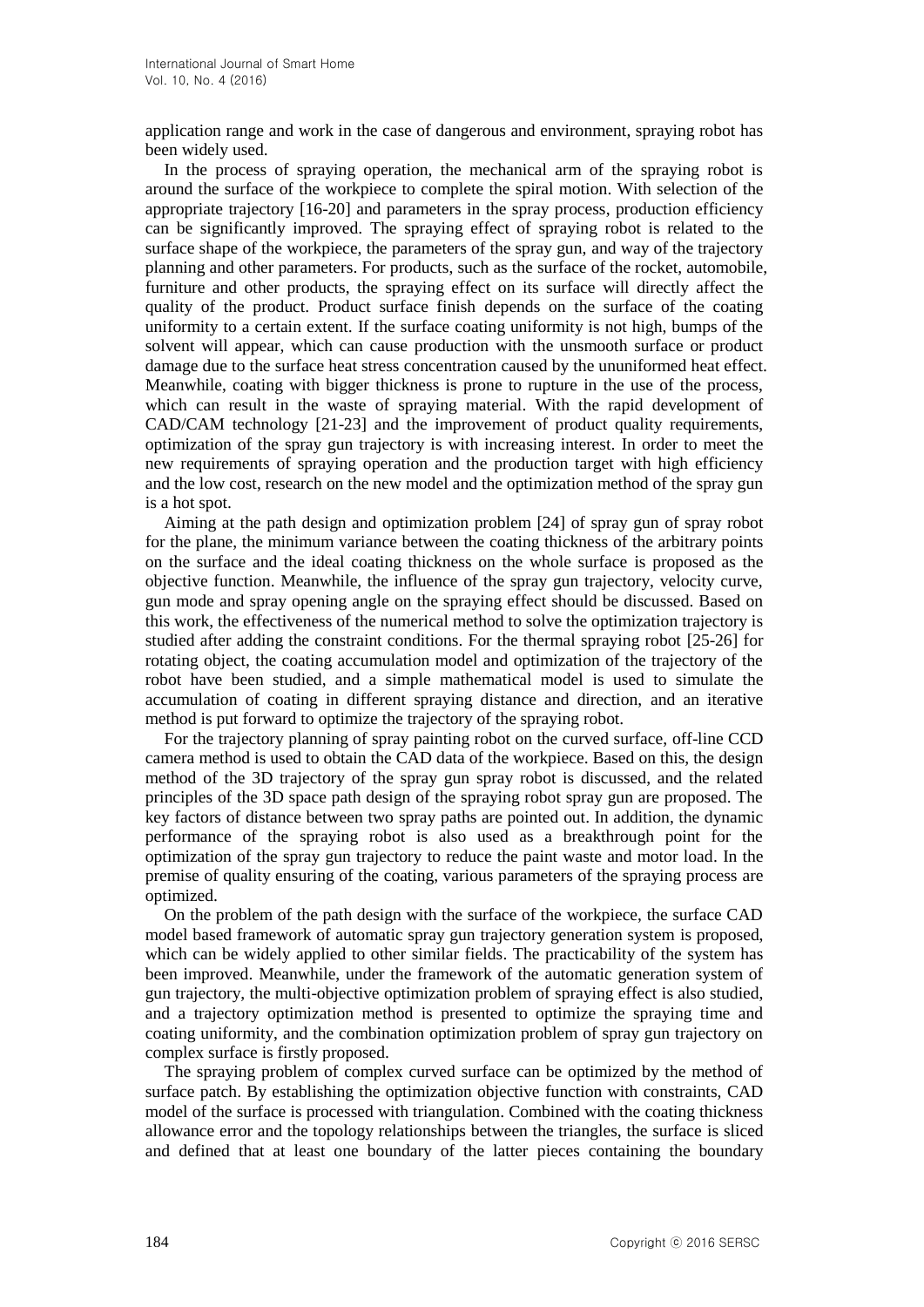information. This can help the planning of the average normal vector of the latter pieces as the jet direction so as to complete the complex surface of the work piece. In addition, the mathematical model of air spray gun on the free surface is established after the coating accumulation rate model is established.

For the path planning method of spraying robot on complex free surface, the objective function is established to optimize the path model and spray gun direction, which lays a theoretical foundation for the research of spray robot trajectory optimization on complex free surface. Continuous path can be obtained by the optimization method for path interval based on the space frequency domain method. This method can meet the quality requirements of the surface coating thickness. In view of the characteristics of the vehicle's complex vehicle door surface, the mathematical model of the spray gun is established based on the injection mechanism. The accurate mathematical model of the gun has been proposed and the influence of the geometric parameters of the complex free surface on the spray trajectory optimization is analyzed. According to the curvature change of surface, the surface can be meshed into a series of simple surfaces. On these surfaces, the properties of geodesic in the differential geometry is used to select the proper curve. Here, the Gauss-Bonnet theorem will give the theoretical support. After the determination of the proper curve, the offset curve can be obtained according to the distance from the curve and the proper curve. For the optimization of the offset distance between the offset curve and the proper curve, based on difference between the mean curvature and the Gauss curvature, the simple surfaces can be classified into planar, spherical and extrusion plane to discuss the optimal scheme. These curves generated by the method is the trajectory of the spray gun on the simple surface, and finally, the optimal objective function is established and solved.

Besides, the optimization problem of spray gun trajectory at the junction of patches is also very important. According to the establishment of the optimization objective function, spray rate and track spacing on the spray gun trajectory is solved. The simulation experiments show that the position relationship between spray gun trajectory and patches has great influence on the coating uniformity.

Due to the complexity of the surface of the workpiece, the trajectory design and optimization of the spray gun is still in continuous research, and certain results had been achieved. However, there is still room for improvement. In this paper, trajectory design of the spray gun and the effect of spraying process are studied, which can provide reference for the optimization of the spraying process. The reminder of the paper is organized as following: (1) the trajectory design is introduced in Section 2; (2) the mesh method for complex surface is introduced in Section 3; (3) the verification is described in Section 4; and (4) the conclusion is shown in Section 5.

# **2. Trajectory Design**

According to the principle of the path planning of the nozzle and the characteristic of the rotating curved surface of the workpiece, the spiral spraying tool path is adopted, as shown in Figure. 1. The spiral nozzle has good continuity, which can keep the direction of the head of the nozzle and avoid too much other wasted motion. It is helpful to ensure the quality of surface spraying. The spray head path can be fed at a given speed along the curved surface of the workpiece through driving the spraying tool and the workpiece with low speed. The row spacing of  $\Delta l$  is determined by the feed rate  $v_f$  of the spray head. The relation between them can be described as:

$$
\Delta l = \frac{2\pi v_f}{v_w} \tag{1}
$$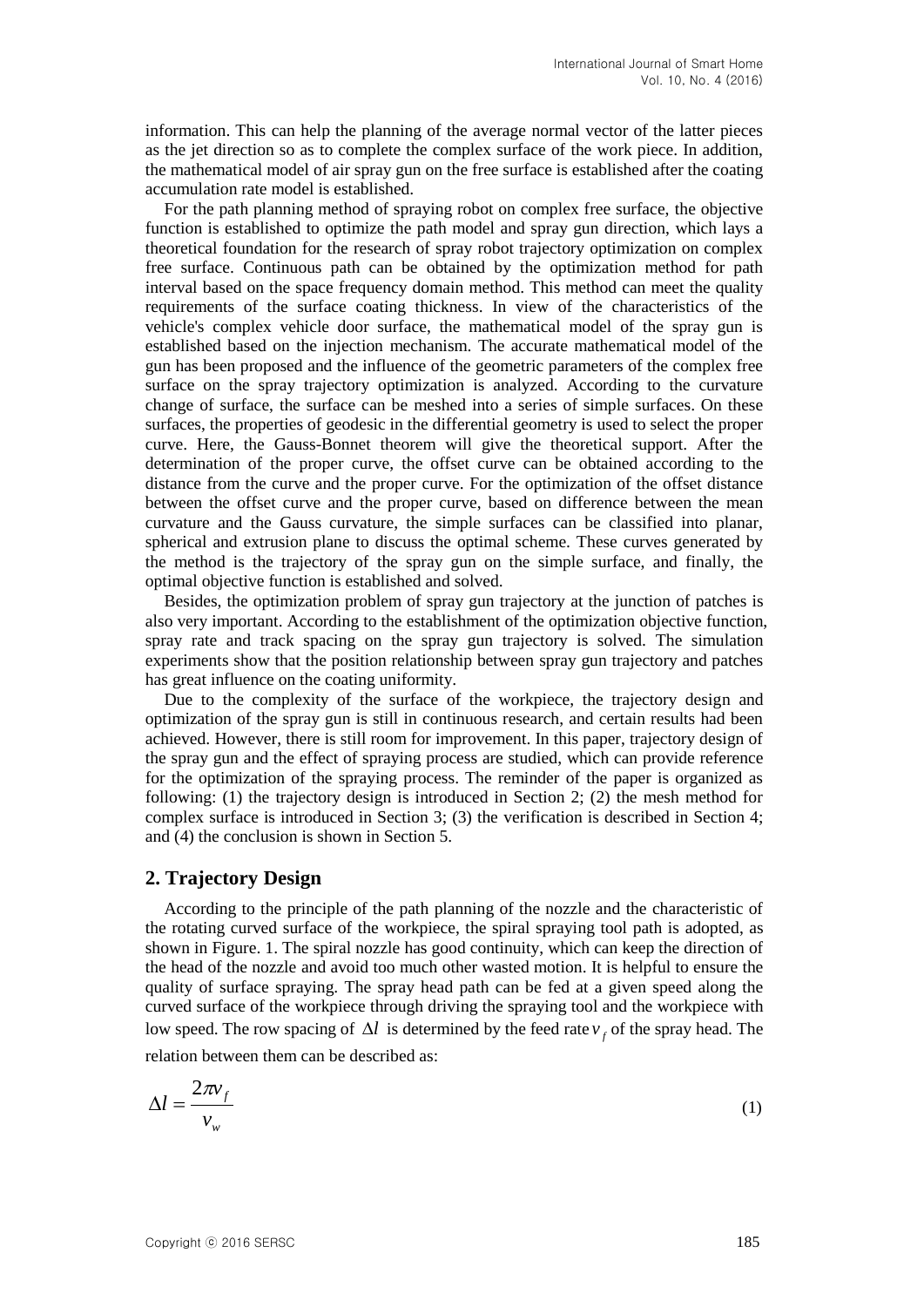Where, the feed speed  $v_f$  is composed of the radial speed  $v_t$ , workpiece lifting speed  $v_z$ , which means:

$$
v_f = v_x + v_z \tag{2}
$$

It can be seen that the quality of spraying can be improved according to decrease the row spacing with improving the workpiece speed  $v_w$  when processing efficiency keeps constant.



**Figure 1. The Spiral Spraying Tool Path**

Figure 2 shows the trajectory of spraying nozzle when spraying the complex surface. The dotted line represents the complex surface, and the solid line shows the path of the nozzle. When spraying the complex surface, the surface can be directly rotated to realize the spiral nozzle trajectory. When the spraying nozzle crosses the vacant area (area without spraying process), the motion of the complex surface will change from rotating the whole circle to reciprocate with a certain angle, and vacant area will not be sprayed. For other parts of the body, complex curved surface still needs rotating spiral spraying tool path.



**Figure 2. Complex Surface and Certain Area without Spraying Process**

Position data of the spray gun are composed of radial direction (X axis) displacement  $\Delta x_i$ , workpiece ascending and descending (Z axis) displacement  $\Delta z_i$ , oscillation angle of the workpiece in the X-Z plane, and interpolation period  $T_i$ . A section of path of the spray gun is shown in Figure 3. In the spraying process, the spray gun will move along the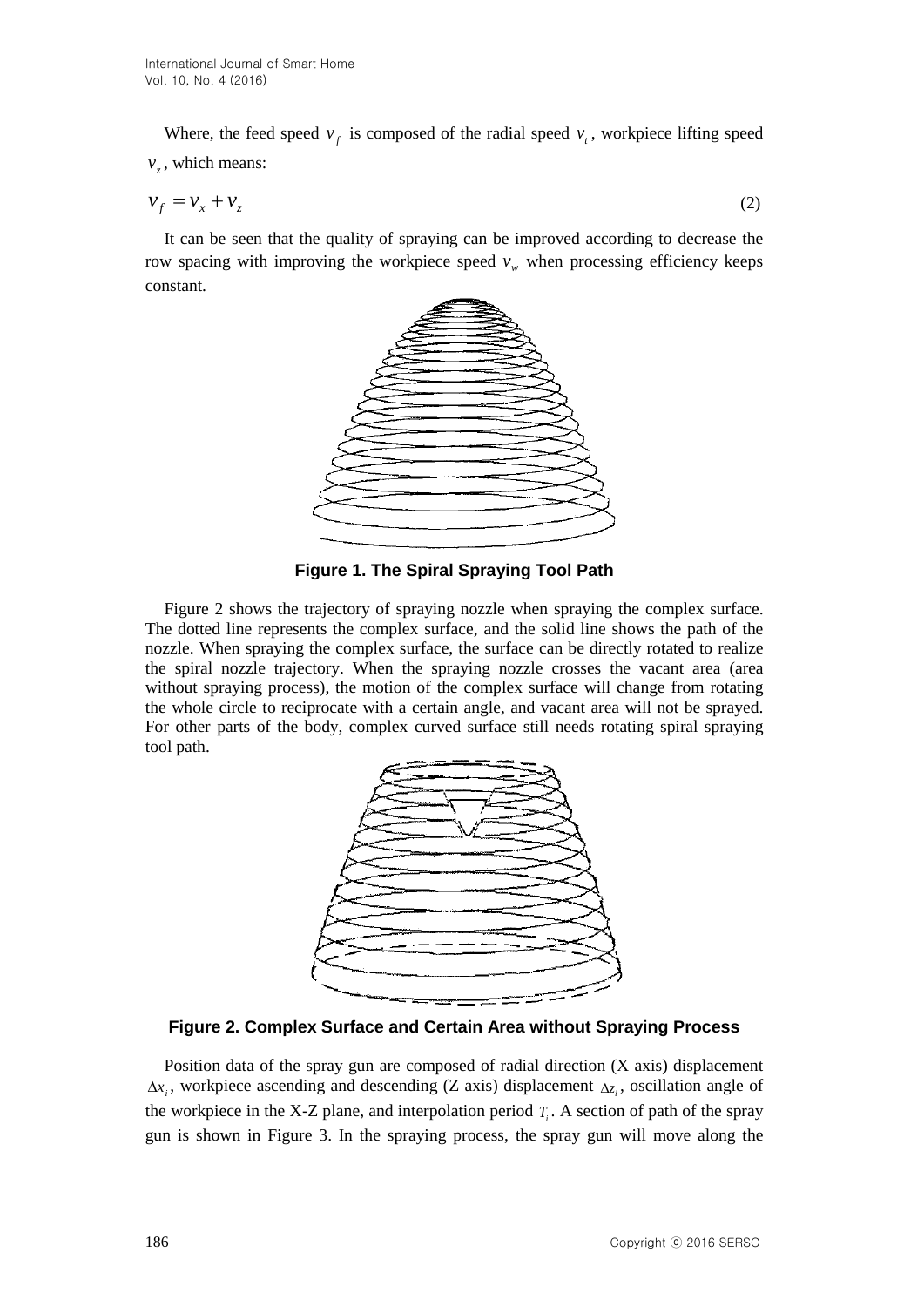generatrix with certain speed, and the workpiece moves around Z axis with rotating speed. Then, it will form the spiral tool path.



#### **Figure 3. Position of the Nozzle**

In the period  $T_i$ , if the nozzle moves the length of  $L_i$ , the corresponding area can be expressed as the following:

$$
S_i = \frac{\pi}{\cos \theta_i} (x_{i+1}^2 - x^2) = \pi L_i (x_{i+1} + x_i)
$$
\n(3)

Then the spray rate will be:

$$
k_{\nu} = \frac{S_i}{T_i} \tag{4}
$$

The position of the nozzle will be:

$$
\begin{pmatrix}\n\Delta x_i \\
\Delta z_i \\
\Delta \theta_i \\
T_i\n\end{pmatrix} = \begin{pmatrix}\nx_{i+1} - x_i \\
z_{i+1} - z_i \\
\theta_{i+1} - \theta_i \\
\pi L_i (x_{i+1} + x_i) / k_v\n\end{pmatrix}
$$
\n(5)

The feed rate at each direction can be calculated by: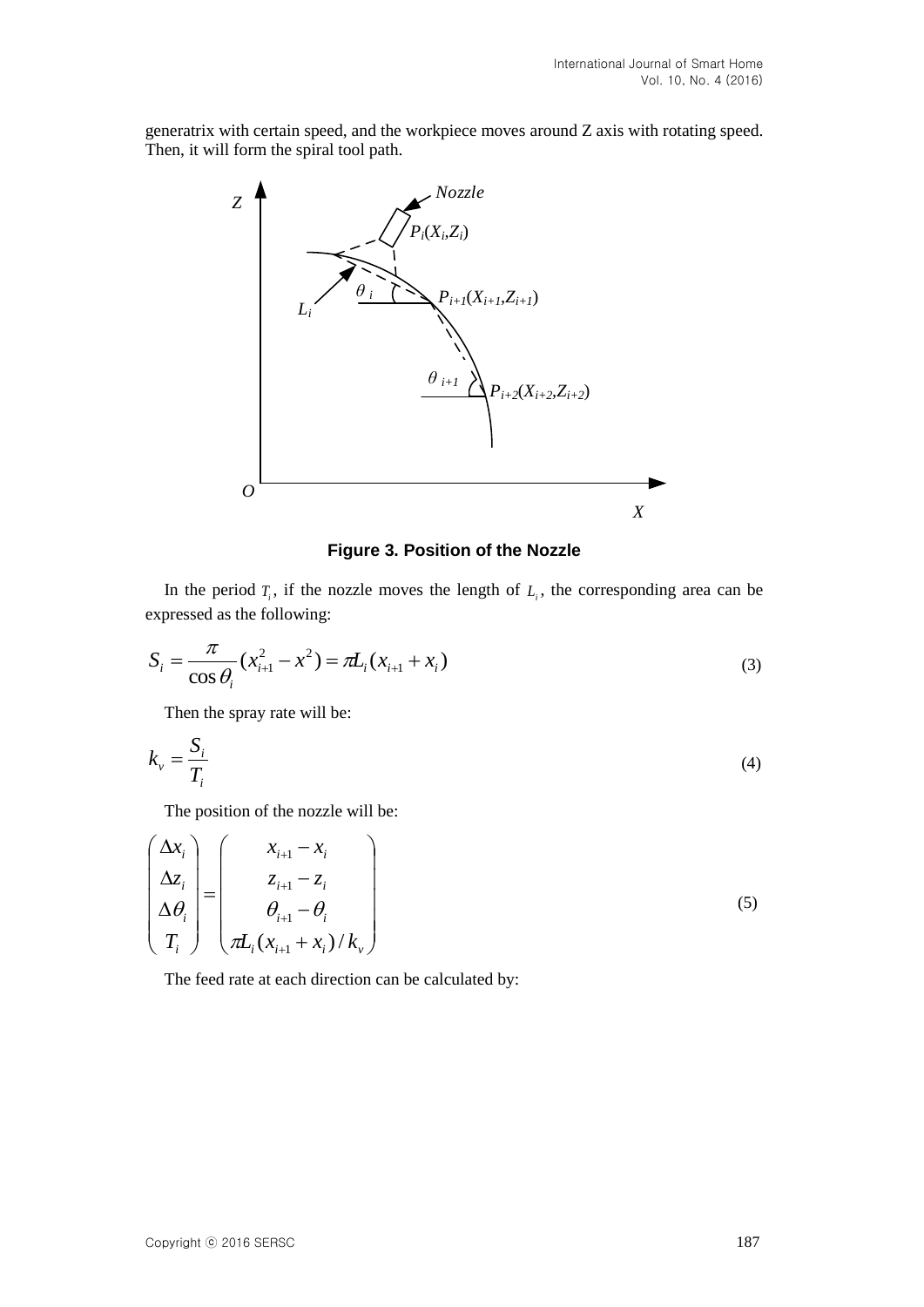$$
\begin{pmatrix} v_{x_i} \\ v_{z_i} \\ \omega_{\theta_i} \end{pmatrix} = \begin{pmatrix} \frac{\Delta x_i}{T_i} \\ \frac{\Delta z_i}{T_i} \\ \frac{\Delta \theta_i}{T_i} \end{pmatrix}
$$

The coating thickness increases with the decreasing of the spacing between two neighbouring spray gun paths. Therefore, the coating thickness can be adjusted by the spacing between neighbouring pathes of the spray gun. The spacing is related to the workpiece rotating speed. If set the spacing as  $\Delta L_i$ , the relationship between  $\omega_i$  and  $L_i$  can be described as:

$$
\omega_i = \frac{2\pi L_i}{\Delta L_i T_i} \tag{7}
$$

According to the description, The spray rate can be used to control the speed of each axis. Here, in order to prevent inhomogeneous coating thickness caused by the nozzle shape changing, rotating nozzle, which utilizing the reverse thrust of the paint sprayed, is used to improve the uniformity of the paint.

#### **3. The Slicing Method for Complex Surface**

In the actual production process, most of the product shape are complex free-form surface. A schematic view of a free curve surface is shown in Figure. 4. It is difficult to directly write mathematical expressions for the surface. Therefore, research on robot trajectory optimization method has great significance on the complex free surface spraying. But due to the complexity of the character of the free surface geometry and spraying effect affected by many factors, gun trajectory directly optimized on the free surface has a certain degree of difficulty. Especially when the free surface appeared with large curvature, number of patches generated in the region will be more than other regions according to the existing spray theory. Meanwhile, patch size and shape will be small and narrow, which goes against the next step of trajectory optimization.



**Figure 4. Schematic View of Free Surface Slices**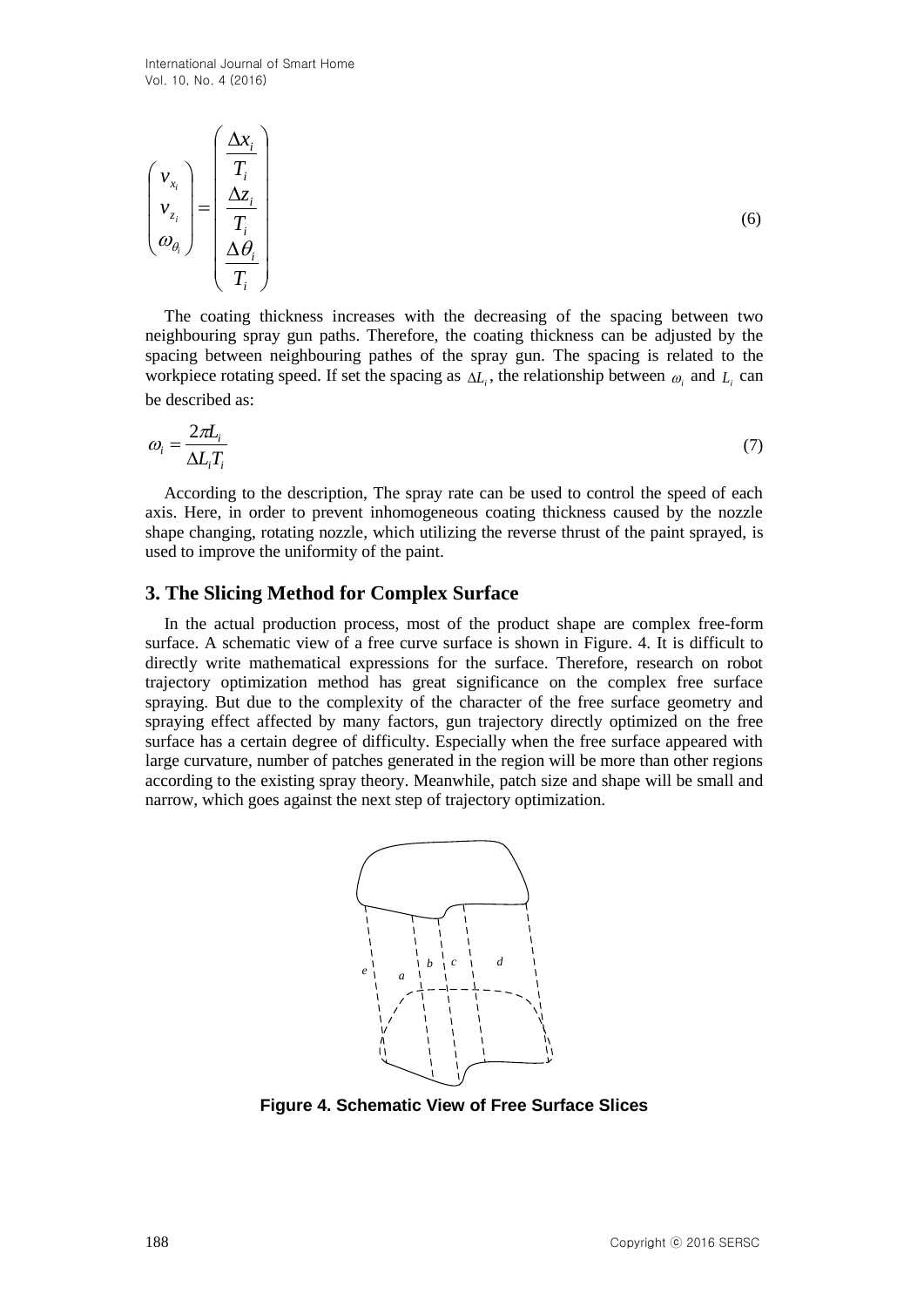In this paper, an apropriate method is developed for the free surface slicing. For a large free surface, it contains both small curvature part and larger curvature part. In order to make the spraying effect on the two parts of the surface keep equally well, it is necessary to divide the surface into two parts separately. From the pre-set coating thickness error and airbrush spray radius, large free surface is firstly planning into small curvature and large curvature group, and then different slicing algorithm for different group is given. The detailed algorithm is described as the following:

(1) Large free surface is divided into triangular parts by topology algorithm, and set the coating thickness error range, spraying radius and the slice regularity coefficient.

(2) According to the principle of geometric topology, connect the triangles to form a larger slice. If the geometry parameters of larger slice generated is with larger curvature, the next step will be executed. Otherwise, step 4 will be executed. The curvature can be set with a certain value.

(3) Extract the curved surface with larger curvature, the triangulation of the surface will be restored to the original state. The restored surface will be discreted by the isoparametric method, and the discreted surfaces will be fitted by special methods, such as least square method.

(4) Extract the curved surface with smaller curvature, the processed surface can be seen as a plane or a natural curve surface.

It can be seen from the above algorithm, before the spray trajectory optimization, a large free surface is sliced into a combination of a number of approximately plane and several approximate natural curve surfaces. The slicing of the complex surface is completed.

# **4. Verification**

For an ideal spray gun trajectory model, it should have good adaptability to all kinds of curved surface with spraying uniformity. In order to verify the validity of spiral spray gun trajectory, the simulation experiment has been developed. In the simulation, spray parameters are set as following: (1) the amount of paint is set as 225 ml/s; (2) spray cone angle theta is set as  $0 \degree$ ; (3) coating utilization coefficient is set as 0.83; (4) mean spraying time of points is set as 0.4s.

The simulation results are shown from Figure.5 to Figure. 8.<br> $0.045 \t{b}$ 



**Figure 5. Initial Coating Thickness on Concave Circular Arc Surface without Time Modification**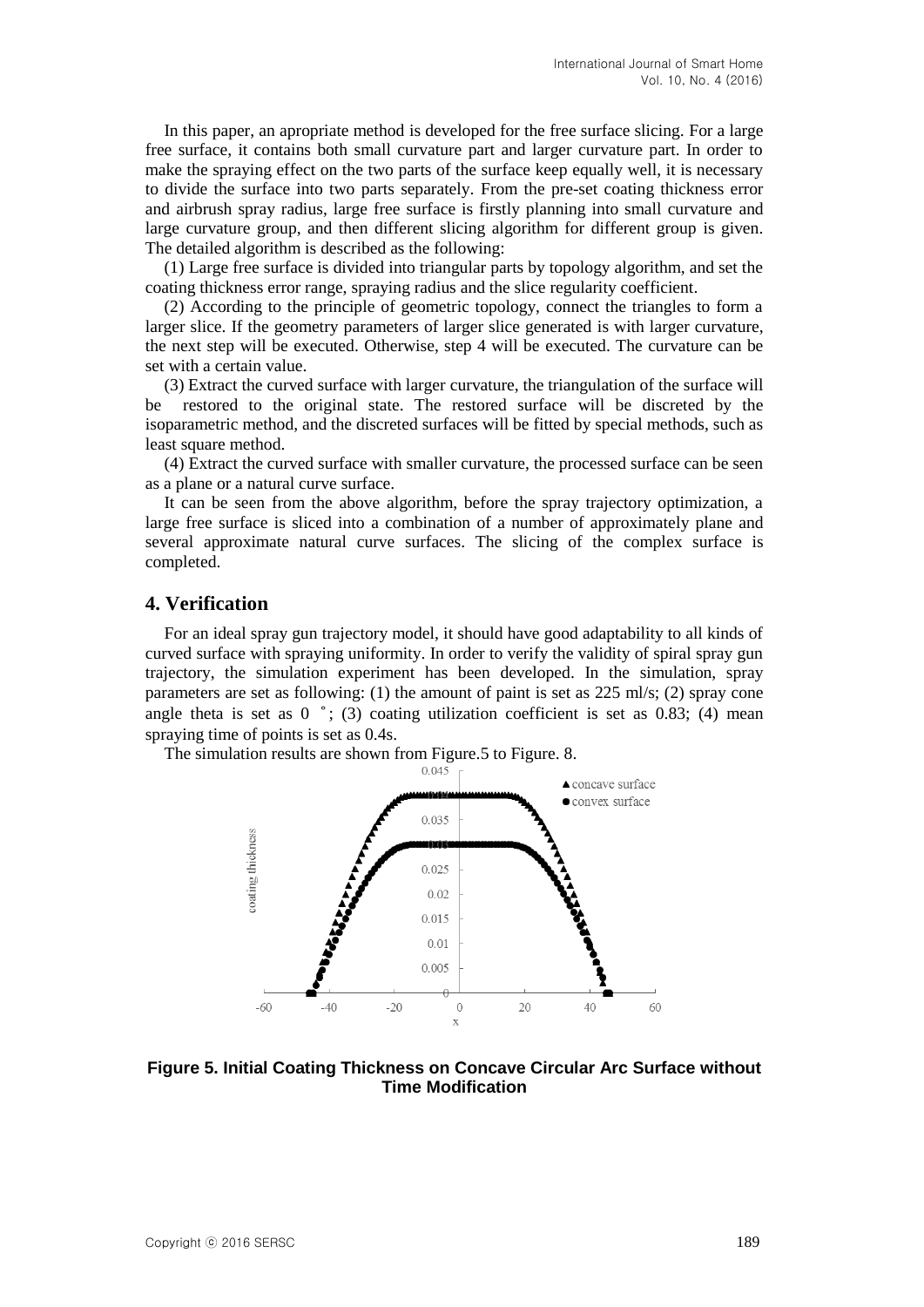

**Figure 6. Coating Thickness on Concave Circular Arc Surface with Time Modification**



**Figure 7. Coating Thickness on Convex Circular Arc Surface with Time Modification**

If the spraying time is equal for the two workpiece surfaces, two different coating thicknesses will appear, as shown in Figure. 5. In the figure, the upper line is the thickness distribution curve of a concave circular arc surface, while the lower line is the thickness distribution curve of a convex circular arc surface. When the spraying time is modified, coating thickness of the two kinds of circular arc surfaces will be almost the same just under simple conditions without modification of the nozzle path. The comparative study indicated that the spray gun path model can better describe the actual injection pattern, and it also has a certain degree of adaptability to the curved surfaces. This experiment also can verify the feasibility of the modeling method.

In order to verify the surface slicing method, a curved surface has been used as the study object, as shown in Figure. 4. With the spray method, the distribution of coating thickness along the X axis is shown in Figure. 8. It can be seen that the thickness is almost the same. Even at the surface part with larger curvature, the thickness still keeps with little difference.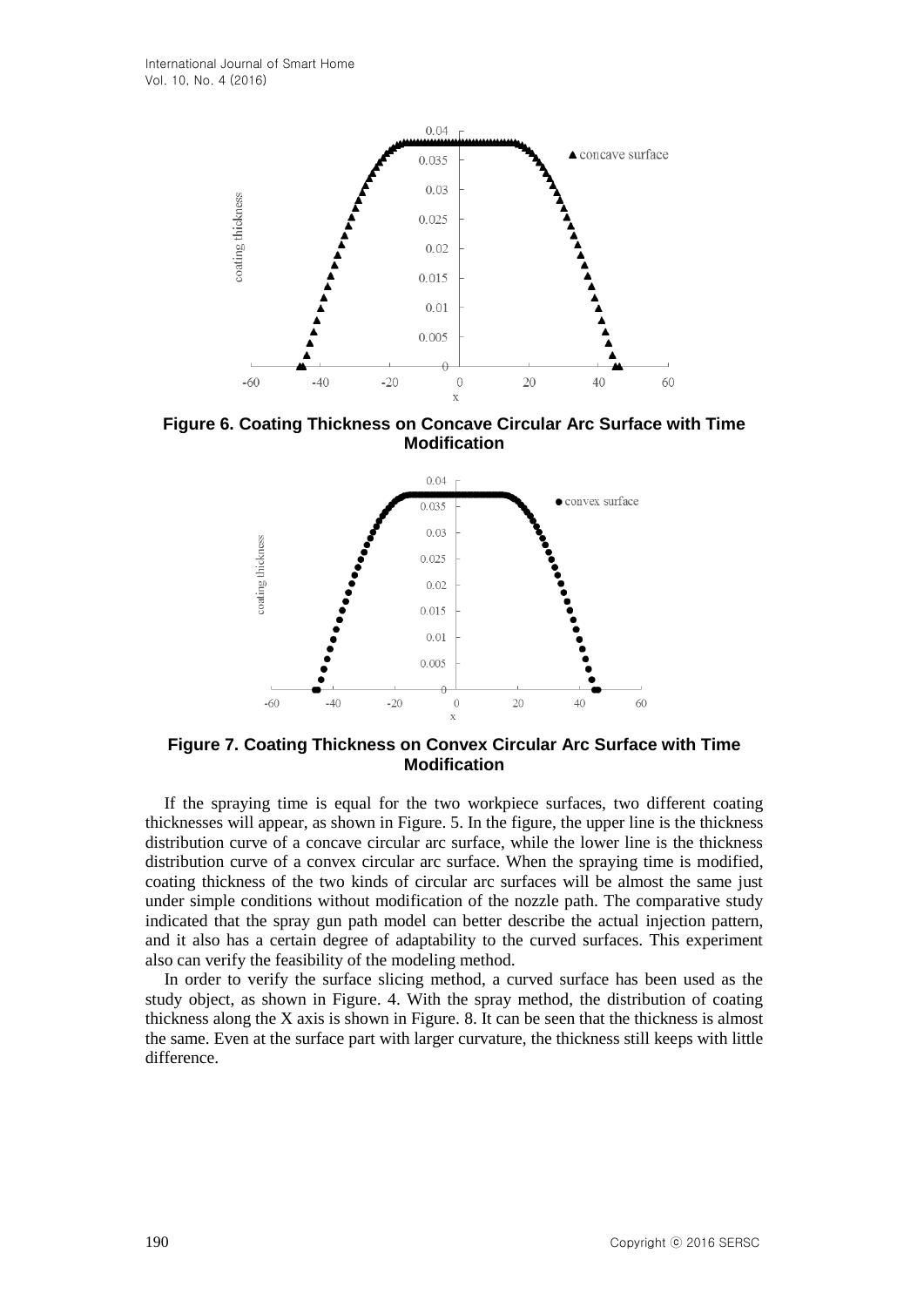

**Figure 8. Coating Thickness on Convex Circular Arc Surface with Time Modification**

# **5. Conclusion**

As one of the most important kinds of the industrial robot, spraying robot is an advanced coating equipment. It has the advantages of considerable flexibility and wide working scope, high spraying quality and material utilization efficiency. In the process of spraying process, the mechanical arm of the spraying robot is around the surface of the workpiece. With selection of the appropriate trajectory and parameters in the spray process, production efficiency can be significantly improved. Therefore, how to plan the trajectory has great meaning to the energy and material saving and the efficiency improving.

In this paper, the spray gun trajectory and spraying effect are studied. The concave and convex surfaces are adopted as the study objects. In the simulation, when the spraying time is equal for the two workpiece surfaces, two different coating thicknesses will appear. The thickness on the concave surface will be bigger and that on the convex surface will be thinner. When the spraying time is modified, coating thickness of the two kinds of circular arc surfaces will be almost the same just under simple conditions without modification of the nozzle path. The comparative study indicated that the spray gun path model can better describe the actual injection pattern, and it also has a certain degree of adaptability to the curved surfaces. The experimental results show that the spray trajectory and spray effect is available. Meanwhile, the slicing method for complex surface also gives a better performance. The method can also be used in other fields to get better performance.

#### **References**

- [1] P. Liu and Q.-M. Li, "Modeling inverse solution of mechanism configuration for delta industrial robot", Design, Manufacturing and Mechatronics, **(2015),** pp. 385-391.
- [2] M. Palpacelli, "Static performance improvement of an industrial robot by means of a cable-driven redundantly actuated system", Robotics and Computer-Integrated Manufacturing, **(2016)**, pp.1-8.
- [3] M. R .Pedersen, L. Nalpantidis, R. S. Andersen, C. Schou, S. Bogh, V. Kruger and O. Madsen, "Robot skills for manufacturing: From concept to industrial deployment", Robotics and Computer-Integrated Manufacturing, **(2016)**, pp.282-291.
- [4] S. Wanfeng, C. Xiangang, M. Hongwei, Z. Hailong and W. Pengkang, "Kinect-Based Vision System of Mine Rescue Robot for Low Illuminous Environment", Journal of Sensors, 8252015 (9 pp.)-8252015 (9 pp.), **(2016).**
- [5] L. Shi, X. Tian and C. Zhang, "Automatic programming for industrial robot to weld intersecting pipes", International Journal of Advanced Manufacturing Technology, no. 9-12, **(2015)**, pp. 2099-2107.
- [6] Z. Cai, H. Liang, S. Quan, S. Deng, C. Zeng and F. Zhang, "Computer-Aided Robot Trajectory Autogeneration Strategy in Thermal Spraying", Journal of Thermal Spray Technology, no. 7, **(2015),** pp. 1235-1245.